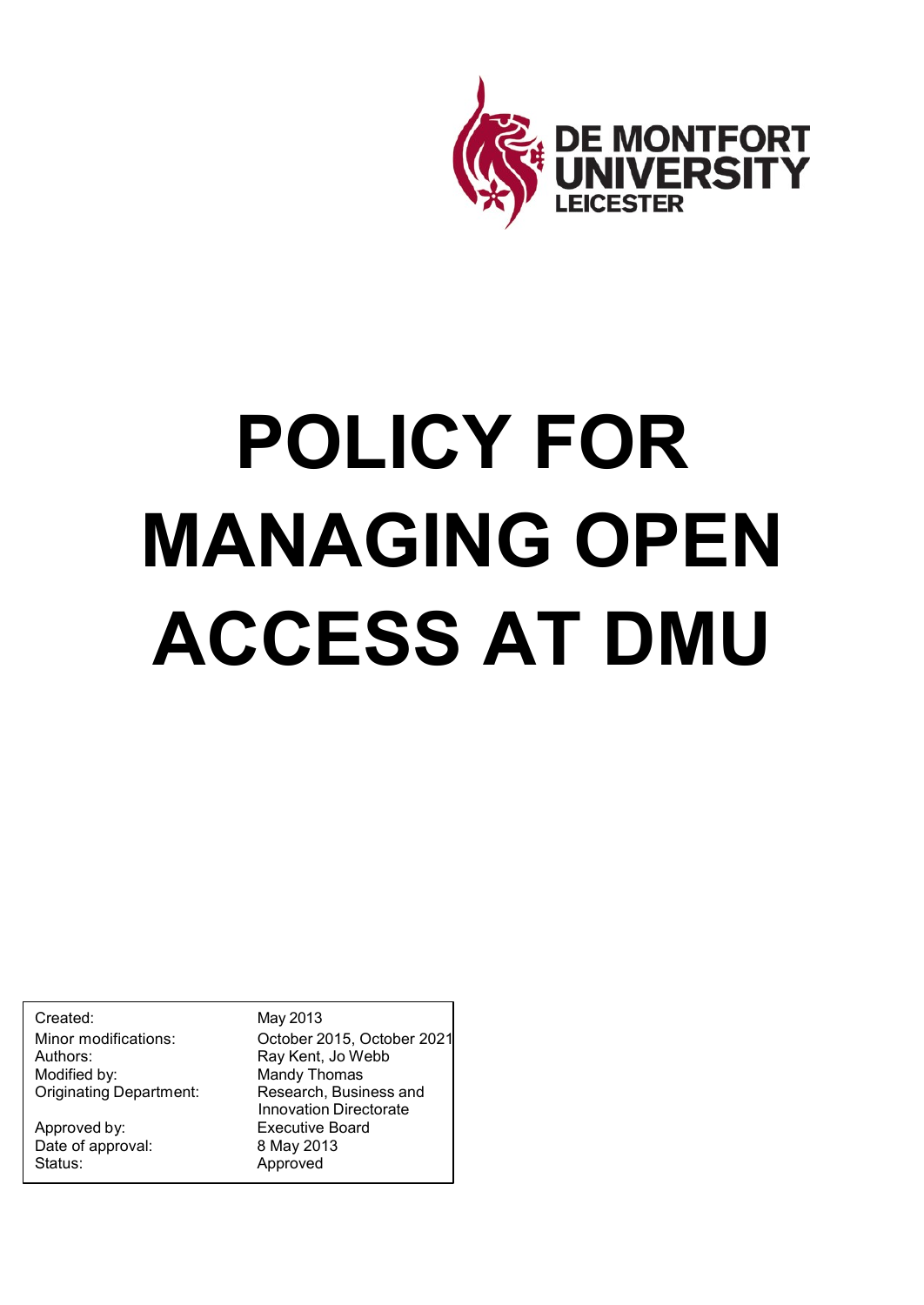#### **1. Position Statement**

- 1.1.De Montfort University supports the principle that the results of publiclyfunded research should be made available as widely and freely as possible (Open Access).
- 1.2.The University has adopted 'Green' Open Access as the default option for all peer-reviewed research articles and conference papers.
- 1.3.The University has mandated that metadata for all research outputs must be recorded on DORA, the institutional repository. This policy extends that mandate to include full text deposit for some outputs, in accordance with Research England and funder requirements.

### **2. Policy background**

- 2.1. There are two models for making research outputs available via Open Access (OA):
	- 2.1.1. **'Gold' OA:** the final published version of the paper is made immediately available at no cost to the reader and with minimal licence restrictions. This may be free to the author, or they may be required to pay an article processing charge (APC), typically between £1,000 - £2,000.
	- 2.1.2. **'Green' OA:** the publisher consents to the final accepted manuscript being made freely available in an institutional or subject-based repository, without restriction on non-commercial re-use and within a set period (typically no more than 6 months after publication). There is no charge to reader or author.
- 2.2.Since 1 April 2013, RCUK/UKRI has required peer-reviewed journal articles and conference proceedings resulting from research wholly or partially funded by the Research Councils, to be made publicly available. UKRI require Gold OA, unless this route is not available or affordable, in which case Green OA is acceptable.
- 2.3.From 1 April 2016, Research England has required all peer-reviewed journal articles and conference proceedings with an ISSN to be made publicly available in order to be included as outputs for the post 2014 REF. The REF requires Green OA, unless already published through the Gold route.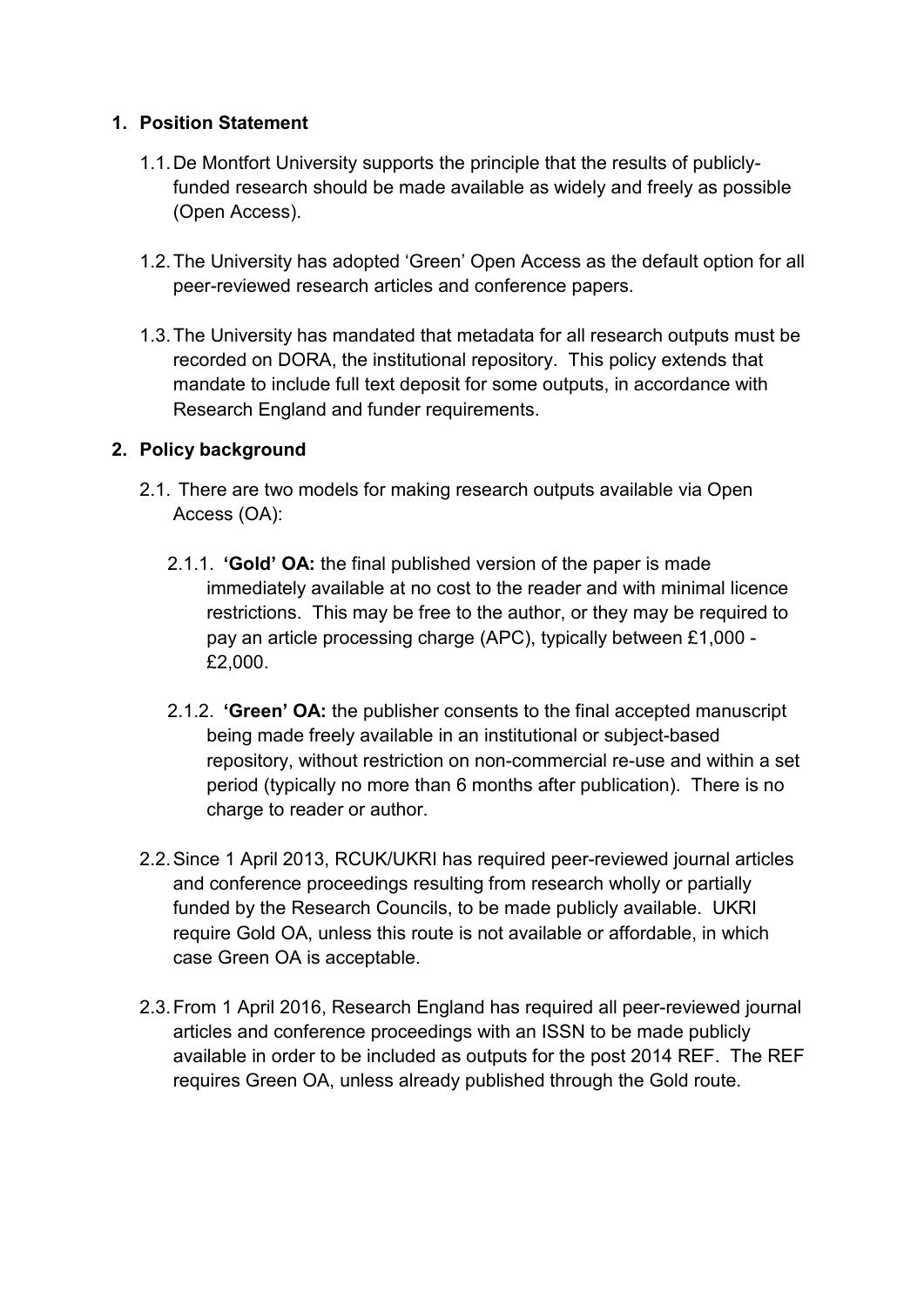### **3. Scope**

3.1.This policy applies to all research outputs authored or co-authored by staff and postgraduate research students at De Montfort University. While the full text of peer-reviewed journal articles and conference papers are required to be deposited in DORA, the inclusion of other outputs such as monographs and book chapters is strongly encouraged.

#### **4. Policy statements**

### 4.1.Deposit of research outputs

- 4.1.1. Authors are **required** to deposit the metadata of all forms of research output in DORA, the institutional repository. This includes outputs coauthored with another institution.
- 4.1.2. Authors are **required** to deposit in DORA a full text version of all peerreviewed journal articles and peer-reviewed conference proceedings accepted for publication from 1 April 2016 (including where co-authored with another institution). This is usually the final, refereed, corrected, accepted draft (author's accepted manuscript). This must be deposited within three months of publisher acceptance.
- 4.1.3. Authors are also **encouraged** to deposit in DORA, subject to any publishers' restrictions, a full text version of papers published since 1 January 2014.
- 4.1.4. The publisher final version of the paper must **only** be submitted to DORA **if** the author's agreement with the publisher allows this (eg. If published through the Gold route.)
- 4.1.5. Authors are **required** to use 'De Montfort University' when stating their address within the research output.
- 4.1.6. Authors are **encouraged** to deposit in DORA, subject to any publishers' restrictions, other forms of research output, eg. Monographs, book chapters, multi-media outputs.

#### 4.2.Open Access to research

4.2.1. Authors are **required** to make the author accepted manuscripts of journal articles and conference proceedings Open Access. If an embargo period is needed, the output can be stored in the repository and set for public release on the appropriate date.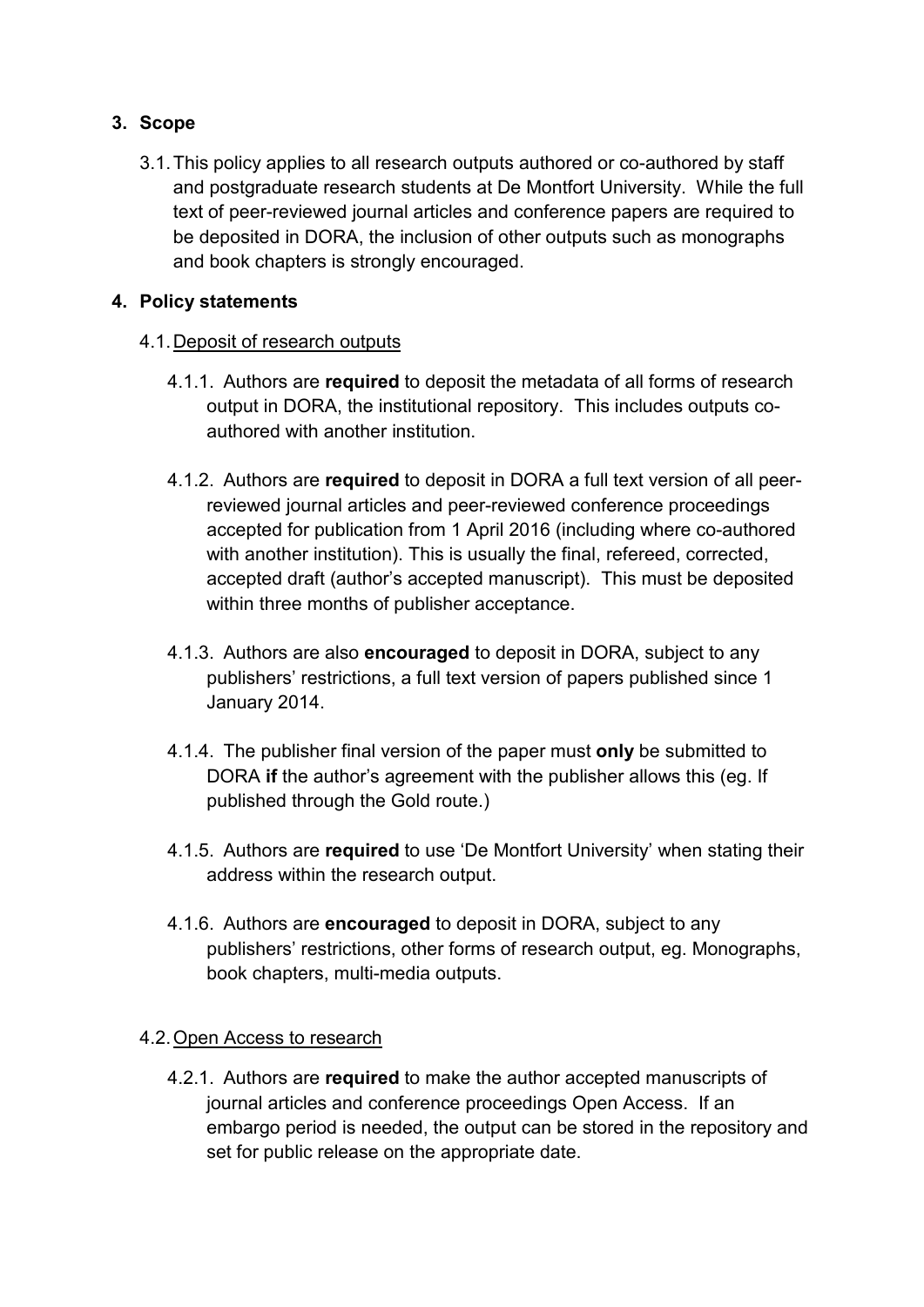#### **5. Responsibilities**

- 5.1.**Authors** are responsible for:
	- 5.1.1. Deciding where to publish, balancing the fit with funder requirements for Open Access, availability of funding to cover article processing charges, and the quality and impact of the publication.
	- 5.1.2. Supplying the metadata for their research outputs to DORA, the institutional repository, in line with the requirements of this policy.
	- 5.1.3. Supplying the full text of their research outputs, where applicable, in a suitable format for uploading to DORA and for meeting funder requirements.
	- 5.1.4. Meeting the Open Access requirements placed on their research by funding bodies, regulatory agencies or under the terms of a research contract.

#### 5.2.**De Montfort University** is responsible for:

- 5.2.1. Maintaining and managing DMU's research management and repository systems to support this policy and to enable collection of required metadata.
- 5.2.2. Checking that the submitted full text versions in DORA are compliant with publisher policy and copyright permissions.
- 5.2.3. Providing guidance and training to staff and postgraduate research students on complying with this policy and those established by funding bodies and regulatory agencies.
- 5.2.4. Implementing this policy and monitoring its impact.

#### **6. Support**

- 6.1.Library and Learning Services (LLS), together with the Research Services (RS) Directorate, will provide one-to-one support, as well as web-based guidance and training for research staff and postgraduate research students to enable them to comply with this policy and those of funding bodies and regulatory agencies.
- 6.2. An email contact point [openaccess@dmu.ac.uk](mailto:openaccess@dmu.ac.uk) will be administered by LLS and RS for all queries relating to Open Access.